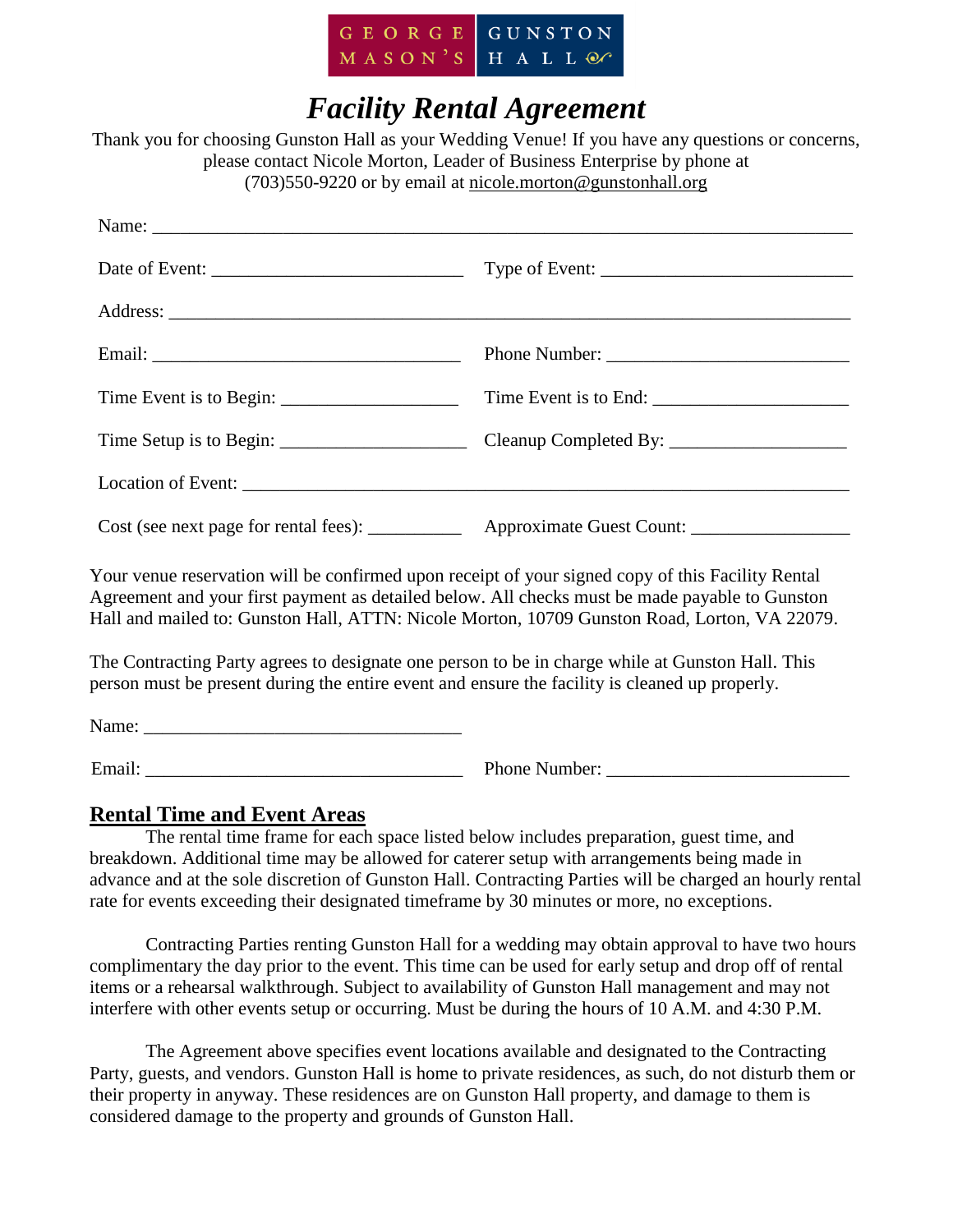| <b>Rental Fees for Gunston Hall:</b>                                                                |                                                                                                                                                                                    |         |  |  |
|-----------------------------------------------------------------------------------------------------|------------------------------------------------------------------------------------------------------------------------------------------------------------------------------------|---------|--|--|
| <b>Venue Requested</b>                                                                              | <b>Rental Timeframe</b>                                                                                                                                                            | Cost    |  |  |
| Only a ceremony on the grounds, in<br>the Ann Mason Room, or in the<br>private courtyard            | <b>Sunday through Saturday</b><br>between the hours of 10 A.M. and 8 P.M.<br>2 hour rental block                                                                                   | \$800   |  |  |
| A reception in the Ann Mason<br>Room and private adjoining<br>courtyard                             | Sunday through Saturday<br>between the hours of 10 A.M. and 11 P.M.<br>5 hour rental block                                                                                         | \$2,750 |  |  |
| Ceremony on the grounds and a<br>reception in the Ann Mason Room<br>and private adjoining courtyard | Sunday through Saturday<br>between the hours of 10 A.M. and 11 P.M.<br>\$3,750<br>8 hour rental block                                                                              |         |  |  |
| Both ceremony and reception on the<br>grounds of Gunston Hall                                       | Sunday through Saturday<br>between the hours of 10 A.M. and 10 P.M.<br>(October - March)<br>between the hours of 10 A.M. and 11 P.M.<br>(April - September)<br>8 hour rental block | \$4,000 |  |  |
| *All rentals include time for preparation, guest time, and breakdown                                |                                                                                                                                                                                    |         |  |  |
| <b>Rental Fee:</b>                                                                                  |                                                                                                                                                                                    | \$      |  |  |
| Half of Rental Fee (due at contract signing):                                                       |                                                                                                                                                                                    | \$      |  |  |
| \$<br>Remainder of Rental Fee (due 30 days prior to event):                                         |                                                                                                                                                                                    |         |  |  |

 **Initials of Contracting Party: \_\_\_\_\_\_\_\_\_\_**

# *Credit Card Authorization Form*

Gunston Hall requires all Contracting Parties to complete a \$500 credit card authorization form that will only be used in case of damages to the event space or historic grounds.

| card account in an amount not to exceed: \$500.       |  |  |  |
|-------------------------------------------------------|--|--|--|
| () VISA () MasterCard () American Express () Discover |  |  |  |
|                                                       |  |  |  |
|                                                       |  |  |  |
| <b>Credit Card Billing Info:</b>                      |  |  |  |
|                                                       |  |  |  |
|                                                       |  |  |  |
|                                                       |  |  |  |
|                                                       |  |  |  |

Gunston Hall Staff Initials: \_\_\_\_\_\_\_\_\_\_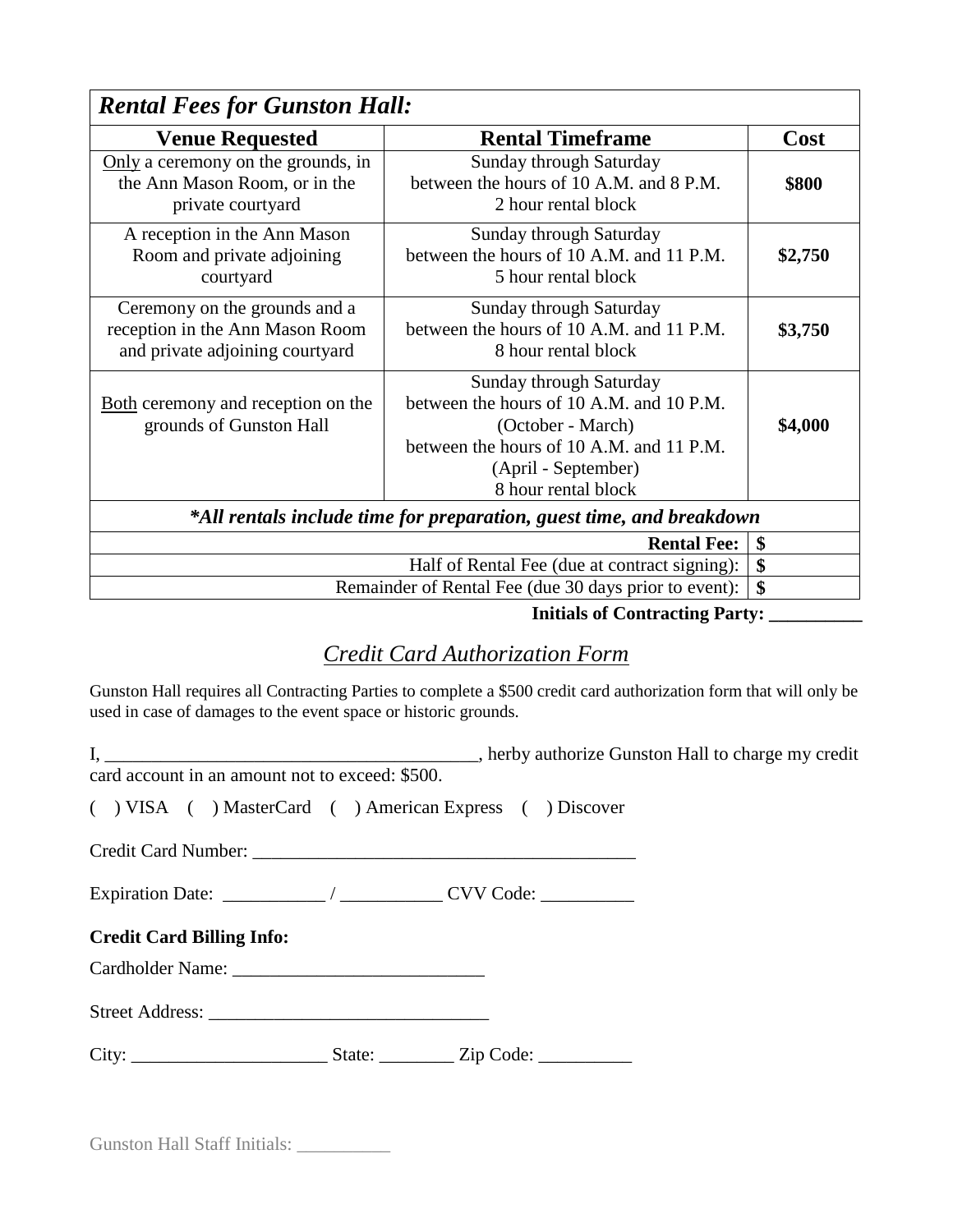#### **Financial Terms and Conditions**

#### **Payment and Reservations**:

A deposit in the amount of half the rental fee is due with a signed Facility Rental Agreement at the time of booking to secure the date of the event. The remaining balance of the rental fee plus any additional fees are due 30 days prior to the event. Payment must be in the form of cash or check, made payable to Gunston Hall.

All Contracting Parties are required to complete a \$500 credit card authorization form. This gives Gunston Hall the right to use any or all of the amount towards cleaning and repair of the rental space or any property located in or on the premises belonging to Gunston Hall. If the Contracting Party has caused no damage, and the premises is in the condition the Contracting Party found it prior to the event, as determined by Gunston Hall, the \$500 form will be retained for 10 days then shredded. Gunston Hall will not charge any amount to a Contracting Parties credit card without notification. If damages and cleaning costs exceed \$500, the Contracting Party shall pay Gunston Hall the amount owed for such damages and/or cleaning within 10 days of the date of the invoice from Gunston Hall.

#### **Cancellations:**

Notice of cancellation of an event must be in writing. Six months or more prior to the event date, the Contracting Party will receive half the deposited rental amount back for cancelled events. Between three and six months prior to the event date, the Contracting Party will forfeit the deposited rental fee. The Contracting Party will forfeit all deposited rental fees if an event is cancelled within three months of the event date.

#### **Failure of Payment:**

Failure to fulfill the payment outlined above shall be considered a breach of the Gunston Hall Facility Rental Agreement. A breach of contract means cancellation of the event scheduled at Gunston Hall and the entire deposit will be retained by Gunston Hall. In the event of a default in the payment of any sums under the Facility Rental Agreement, the Contracting Party agrees to pay Gunston Hall any attorney's fees incurred by them in the enforcement of the Facility Rental Agreement.

#### **Gunston Hall Liability Insurance**

The Contracting Party must obtain a Certificate of Liability Insurance for injury and property damage with a combined single limit of no less than \$1,000,000. The insurance policy must be in effect for the duration of the Contracting Party's use of the property, including setup and tear down specified in the Facility Rental Agreement. A policy is required for the following day to allow for take down, cleaning, etc. if the event will not end before 11:00 P.M. The insurance form must name Gunston Hall, The Board of Regents of Gunston Hall, Inc., and The Commonwealth of Virginia as additional insureds. The address as the location for the event is Gunston Hall: 10709 Gunston Road, Mason Neck, VA, 22079. An appropriate certificate of insurance must be submitted to Gunston Hall 30 days prior to the event, or at such a time agreed upon by the parties.

In requesting the use of Gunston Hall, you agree to assume full financial liability and responsibility for any damage or loss of objects or property belonging to Gunston Hall and for any accident or injury incurred by you or your guests during or as a result of such use. You agree to be liable for all claims for personal injuries or property damage arising out of or relating to your event. Gunston Hall is not liable to the Contracting Party for any errors, acts, or omissions on the part of the selected Caterer and vendors retained by the Contracting Party in connection with an event. In the event of a default in the payment of any sums under the Facility Rental Agreement, I agree to pay Gunston Hall any attorney's fees incurred by them in the enforcement of this agreement.

Gunston Hall Staff Initials: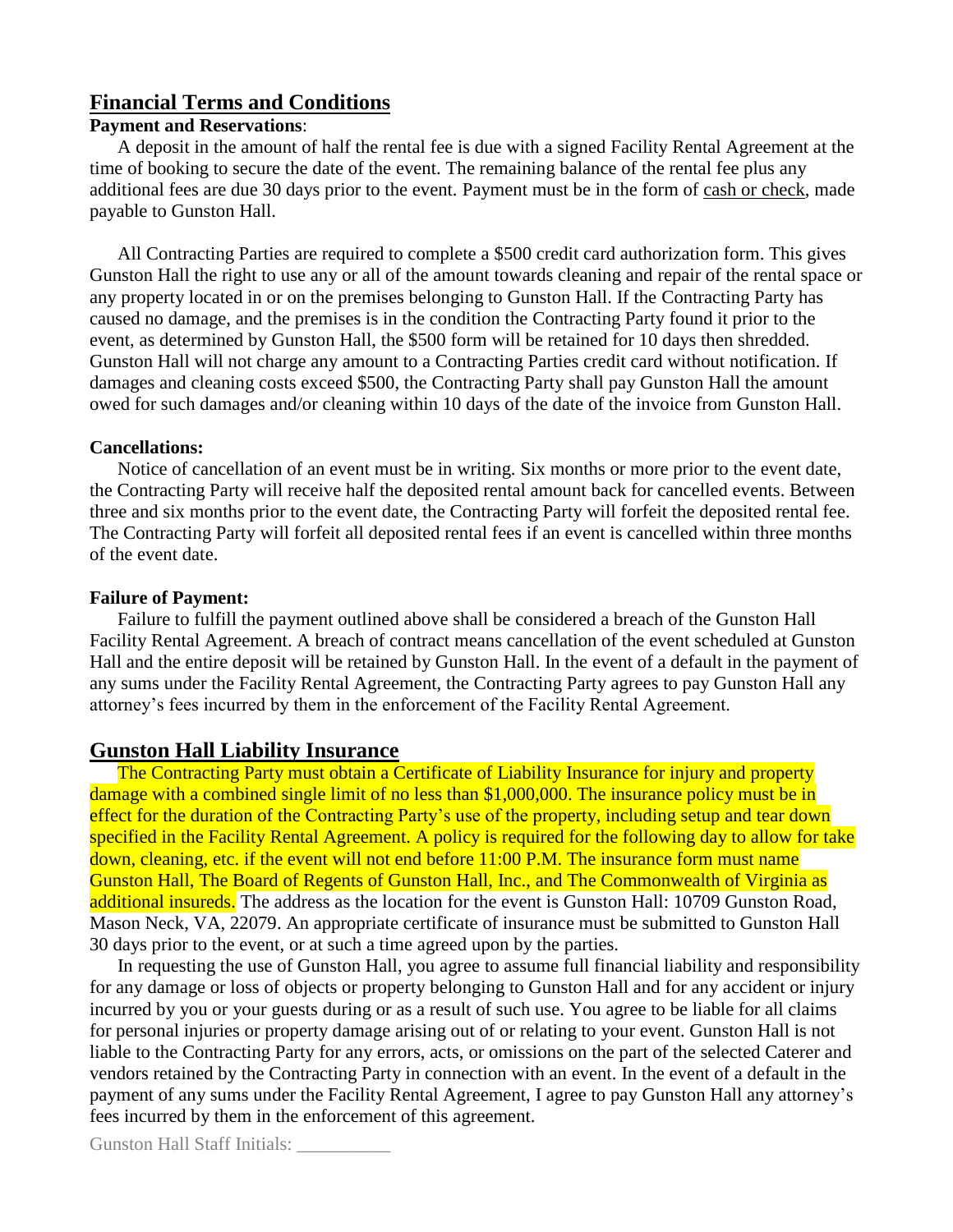### **Acceptance of Gunston Hall Facility Rental Agreement**

I certify that I have read the Gunston Hall Facility Rental Agreement regarding the services and fee schedules associated with the rental of Gunston Hall. I agree to all terms contained in this agreement and any other attachments (see the Gunston Hall Rental Checklist and Policies and Procedures Sheet for more information). If the foregoing correctly states your understanding of Gunston Hall's Facility Rental Agreement, please initial and sign all required lines.

I also acknowledge that Gunston Hall is a historic site owned by the Commonwealth of Virginia and administered by a Board of Regents appointed from The National Society of The Colonial Dames of America. As a historic site, Gunston Hall's mission is preservation, and thus its property, including but not limited to, the Visitors Center, Ann Mason Room, courtyard, outbuildings, gardens and grounds, and Gunston Hall Mansion itself, may require periodic restoration and maintenance work. This work which may result in the closure of a portion of the property, the presence of scaffolding or other equipment on the site or the buildings, and that the outbuildings, house and landscape may show visual evidence of such work. Gunston Hall is also an active archeology dig site. These dig sites can change without notice, and may require visual impediments to the ground.

While Gunston Hall staff will endeavor to inform the Contracting Party in advance of restoration or archaeology work that may be done to the property, the Contracting Party agrees restoration work may conflict as part of the terms of the property lease.

Contracting Party Signatures: \_\_\_\_\_\_\_\_\_\_\_\_\_\_\_\_\_\_\_\_\_\_\_\_\_\_\_\_\_\_\_\_\_\_\_\_\_\_\_\_\_\_\_\_\_\_\_\_\_\_\_\_\_

Agreed and accepted on:

**Comments:**

# **Rental Linens and Equipment:**

- [Capital Classic Party Rentals](https://classicpartyrentals.com/locations/dulles) Jason Desaulniers (Event Consultant) #240.695.3792
- ❖ [Party Rental Ltd.](https://www.partyrentalltd.com/)
- [Sammy's Rental Inc.](http://www.sammysrental.com/) (info@sammysrental.com)
- **❖** [Main Street Weddings & Events](https://mainstreetweddings.com/) [\(jessica@mainstreetweddings.com\)](mailto:jessica@mainstreetweddings.com)

Gunston Hall Staff Initials: \_\_\_\_\_\_\_\_\_\_

# **Hotels:**

- Hampton Inn and Suites (Mt. Vernon/Ft. Belvoir) # 703.619.7026
- Hampton Inn (Potomac Mills/Woodbridge)  $\frac{1}{4}$  703.490.2300